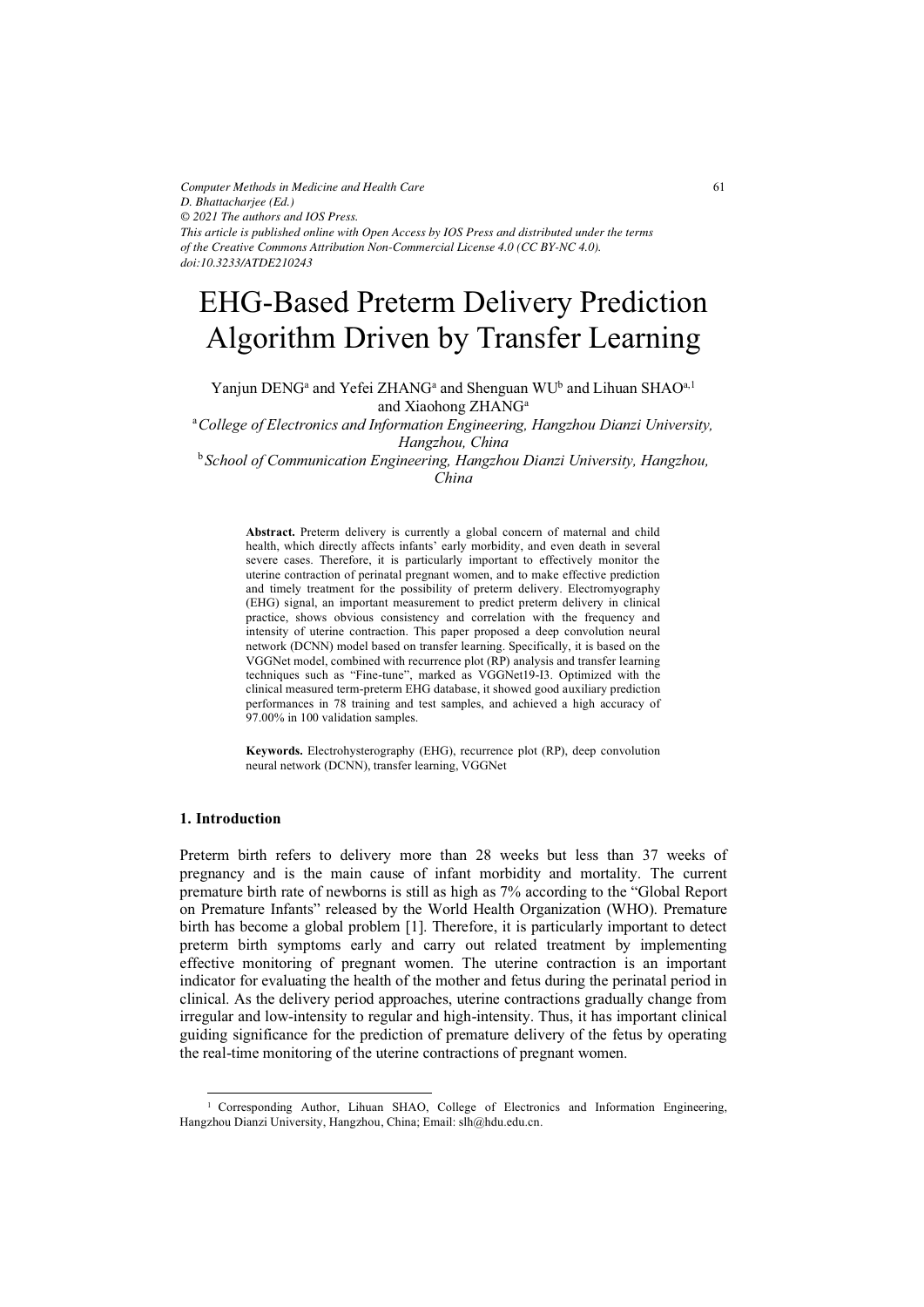Currently, the widely used clinical monitoring methods of uterine contraction mainly include internal monitoring based on intrauterine pressure catheter (IUPC) and external monitoring based on Tocodynamometer (TOCO). Both methods have certain limitations such as detection methods and accuracy. IUPC can accurately monitor uterine contractions, but its invasive is likely to cause damage to the mother and fetus. While the TOCO method can only provide information about the frequency and duration of contractions without the intensity of contractions since affected by various factors such as the placement of the probe, the thickness of subcutaneous fat, and fetal movement. And the accuracy of monitoring is also challenged.

Aiming at the shortcomings of the above detection technology, this paper proposes a fetal preterm birth prediction algorithm based on uterine Electrohysterography (EHG) signal. EHG signal is a bioelectrical signal produced by uterine activity in pregnant women. It can be collected non-invasively by a bioelectrode placed in the abdomen of the pregnant woman. The EHG signal can provide reliable information characteristics for the analysis of uterine contractions due to obvious consistency and correlation with the frequency and intensity of uterine contractions. Hence, the assisted prediction of preterm based on EHG signal has gradually become the most important method for diagnosing preterm delivery.

The main contributions of this paper include two aspects:

A fetal premature birth prediction algorithm based on EHG signal was proposed. The recursive plot (RP) analysis and transfer learning (TL) technology were integrated to construct the deep convolution neural network (DCNN) model suitable for clinical auxiliary diagnosis for realizing the intelligent auxiliary prediction of fetal premature birth.

The VGGNet model pre-trained with large sample data is migrated to the intelligent auxiliary prediction of fetal premature birth based on EHG signal using transfer learning idea. Three classical transfer learning techniques such as Fine-tune are used to optimize the model and self-adaptive learning. The serious shortage of EHG data samples is solved by realizing sufficient feature self-learning, capture and representation.

# **2. Related Work**

The uterine myoelectricity of the body surface and the uterine contractions of pregnant women present a strong consistency and correlation. Therefore, the study on the prediction of fetal preterm birth based on the uterine myoelectricity has great application prospects in the clinical practice of pregnant women's health monitoring. At present, the research on premature delivery prediction of uterine electromyography is still in the early stage of development. Especially the domestic research on premature delivery prediction algorithm and system of EHG signal is still rare. Subsequently, we focus on an overview of some existing EHG research work and implementation forms under different applications.

Since the application scope of EHG signal has been widened, it is found that the accuracy of EHG signal used for uterine contraction monitoring is significantly correlated with TOCO. The in vitro detection system and the prediction algorithm of fetal premature birth based on EHG signal have been gradually studied at home and abroad. Scholars such as Oczeretko [2] and Hassan M [3] successively proposed the study of nonlinear characteristics based on EHG signal in 2005 and 2011, and found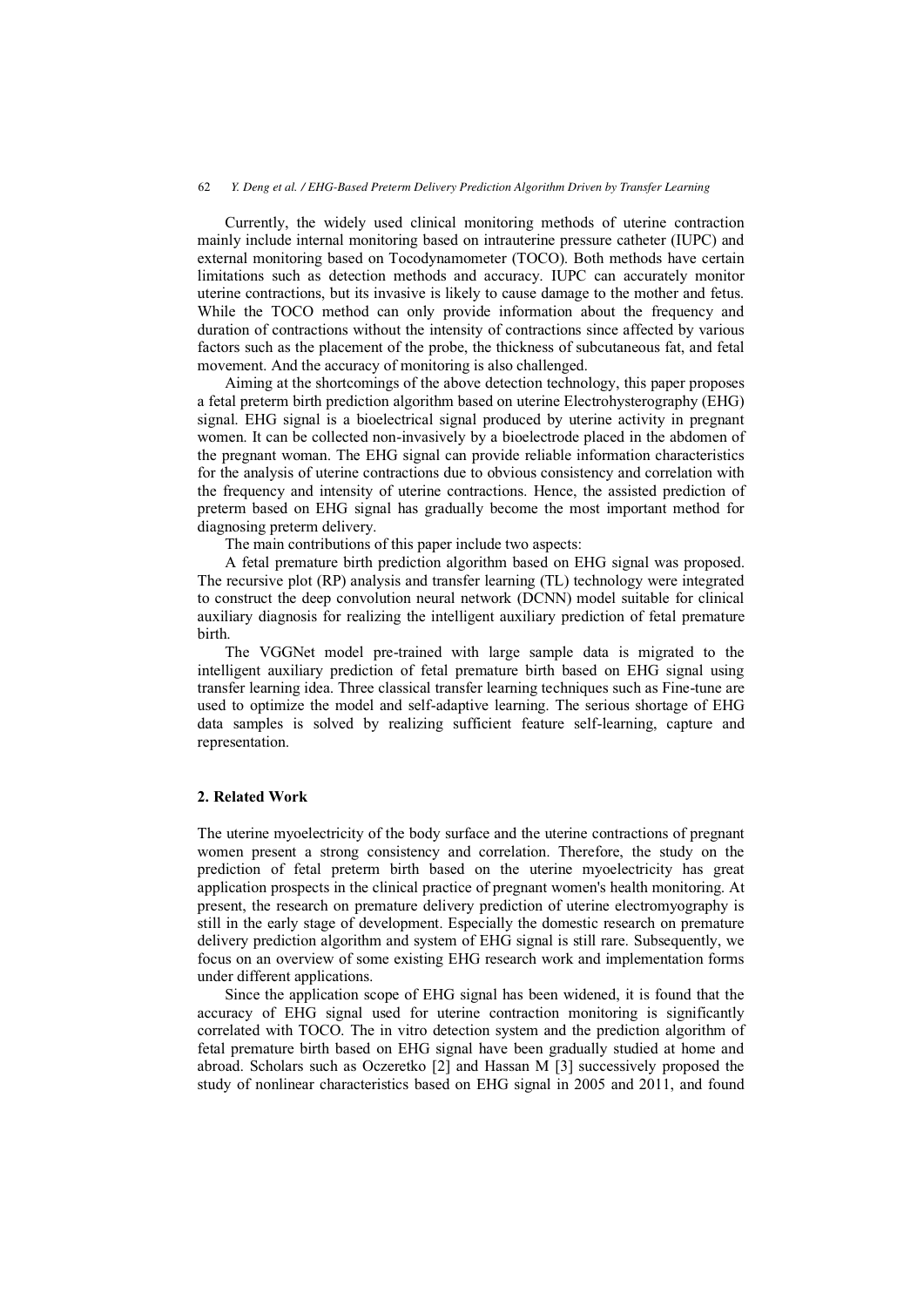that EHG signal contains rich physiological information about uterine activity. Subsequently, scholars such as Fergus [4] and Ren [5] have proposed an EHG classification algorithm based on multi-angle manual feature extraction to make a preliminary auxiliary diagnosis of the risk of fetal premature birth. The accuracy of such algorithms largely depends on whether the extracted features are sufficient to accurately reflect the changing state of maternal contractions. The manual feature extraction process is relatively cumbersome, and the redundancy between different features is easy to overlook. The development of deep learning technology has made it widely used in many fields such as natural language processing and computer vision. Many scholars at home and abroad have also extended it to the research of common biomedical signals such as electrocardiogram and fetal heart rate and achieved desirable result. The fetal premature delivery prediction algorithm based on deep learning resolves the subjective of traditional machine learning and human factors through powerful feature self-learning capabilities, complex model construction and image processing technology. Since 2017, Wang Y [6], Peng J [7], Chen L [8] and other scholars have successively proposed a CNN-based Caffenet model to realize contraction recognition based on EHG signals, CNN-based fetal preterm evaluation, and deep neural network model based on sparse autoencoder to predicts the possibility of premature delivery of the fetus and achieved better performance. Although this kind of algorithm greatly simplifies the subjectivity of feature extraction, its high-precision recognition depends on abundant large sample data training. The few and insufficient EHG data of preterm in clinical application seriously restricts the training and later application of deep neural network model.

Based on the study of convolutional neural network, this paper proposes a transfer learning-based fetal premature prediction algorithm as shown in figure 1. The nonlinear structural information characteristics in high-dimensional space of EHG signals obtained by the recurrence plot analysis are used as the input layer of the model. On the one hand, convolution neural network simplifies the subjectivity of feature extraction and reduces the project amount of the algorithm. On the other hand, the model trained on massive big data is migrated to the preterm prediction of EHG signal to solve the demand of feature self-learning for big data in deep learning algorithm.



**Figure 1.** Flow chart of intelligent prediction for EHG-based premature delivery via transfer learning.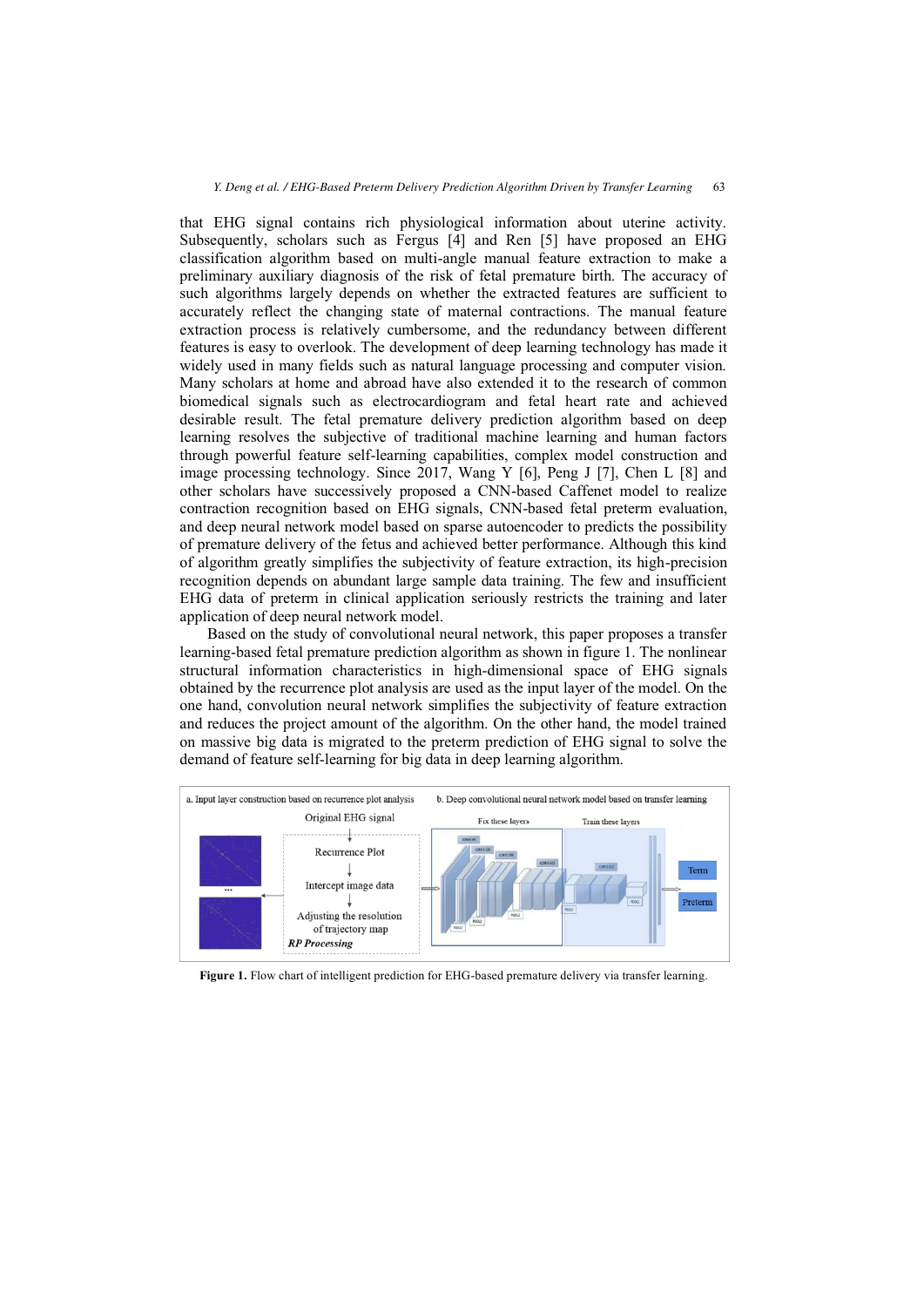# **3. EHG-Based Preterm Delivery Prediction Algorithm Driven by Transfer Learning**

## *3.1. Input Layer Construction Based on Recurrence Plot Analysis*

As a non-stationary nonlinear time series, EHG contains complex physiological and pathological structure information. Based on the phase space reconstruction, the recurrence plot uses the time delay coordinates to reconstruct the phase space trajectory of the signal to reflect nonlinear characteristics in high dimensional phase space. Therefore, a recursive graph analysis tool is introduced to convert one-dimensional EHG signal into two-dimensional spatial trajectory map, which is used as the input layer data of the deep neural network model to provide sufficient high-dimensional spatial structure information for the prediction of preterm based on EHG.

(1) Phase space reconstruction to obtain phase space trajectory and space vector information.

By selecting the appropriate time delay  $\tau$  and embedding dimension m, the structure information of EHG signal in m-dimensional space is obtained, as shown in equations (1) and (2). Where the row vector  $X_k$  in equation (1) represents the phase space vector of the k-th point on the track, and  $S_{ij}$  in equation (2) represents the distance between any two-phase space vector.

$$
X = \begin{Bmatrix} X_1 \\ X_2 \\ \vdots \\ X_k \end{Bmatrix} = \begin{Bmatrix} x_1 & x_{1+\tau} & \dots & x_{1+(m-1)\tau} \\ x_1 & x_{1+\tau} & \dots & x_{1+(m-1)\tau} \\ \vdots & \vdots & \vdots & \vdots \\ x_1 & x_{1+\tau} & \dots & x_{1+(m-1)\tau} \end{Bmatrix}
$$
 (1)

$$
S_{ij} = ||X_i - X_j||, \ i, j \in [1, N], \ N = L - (m - 1)\tau
$$
 (2)

where L represents the length of EHG signal.

(2) Construct recurrence plot based on phase space distance.

$$
R_{ij} = \Theta\left(\varepsilon - S_{ij}\right) \tag{3}
$$

$$
\Theta(x) = \begin{cases} 1, x > 0 \\ 0, x \le 0 \end{cases}
$$
 (4)

The 0-1 matrix graph, i.e., RP graph, is constructed by Heaviside function  $\Theta$  of equations (3) and (4). The threshold  $\varepsilon$  in equation (3) is determined by the k-nearest neighbor method  $(k = 5)$ .

The time delay  $\tau$  should not be too large mainly due to the possible environmental interference and other factors. And too large  $\tau$  value will introduce a large noncorrelation. In addition, the embedding dimension should also be controlled in a small range of changes, otherwise it will fall into partial structural overlap. Therefore, in the study of this paper, we select the time delay  $\tau \in [1,5]$  and the embedding dimension  $m \in [2,6]$  to obtain 25 RP images of each group of EHG data. Then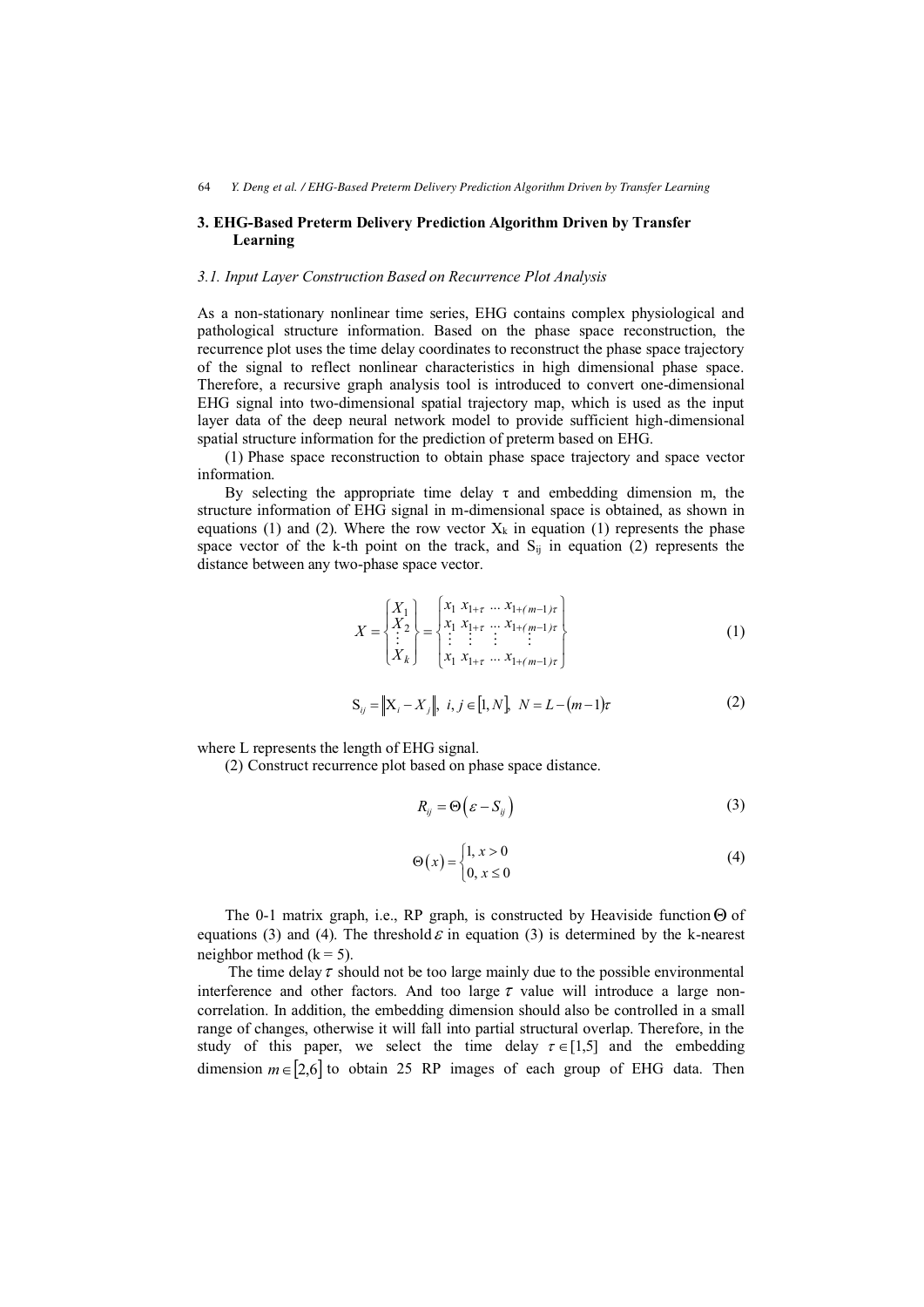appropriately reduce the dimension and adjust each RP image element to  $224 \times 224 \times 3$  to serve as the input layer of the next transfer learning algorithm. Figure 2 below shows one-dimensional waveforms and corresponding two-dimensional RP diagrams of a group of term EHG signals and a group of preterm EHG signals from the network database. Each RP map reflects the structural characteristics in the mdimensional space under time delay  $\tau$  of the current fetus.



(b) EHG signal and RP map of full preterm fetus

**Figure 2.** Recurrence plot: (a) EHG signal from term fetus, (b) EHG signal from preterm fetus.

#### *3.2. Deep Convolutional Neural Network Model Based on Transfer Learning*

In this paper, a deep convolution neural network model based on transfer learning is proposed to predict fetal preterm birth based on EHG signals. For the integrity of the article, this paper starts with the basic structure of CNN and the basic concepts of transfer learning, and then optimizes and adjusts the model for small sample EHG signals.

(1) Convolution neural network structure

As one of the most widely used feedforward neural networks in deep neural networks, CNN has been successfully applied in natural language processing, computer graphics, machine vision and other fields [9]. And it has become the most mature classification algorithm in pattern recognition tasks such as individual identification and medical auxiliary diagnosis.

The typical CNN model structure includes convolutional layer, excitation layer, pooling layer, fully connected layer and classifier [10], as shown in figure 3. The convolutional layer is composed of multiple convolution kernels, which perform convolution operations with the input data to form a new feature map. The excitation layer conducts nonlinear feature mapping through classical sigmoid, tanh, ReLU and other functions. In order to reduce the number of parameters in the feature map constructed by the above two steps, the pooling layer is introduced for down-sampling operation to reduce the calculation amount in the model training process. Finally, transmit these feature information to the classifier through the full connection layer to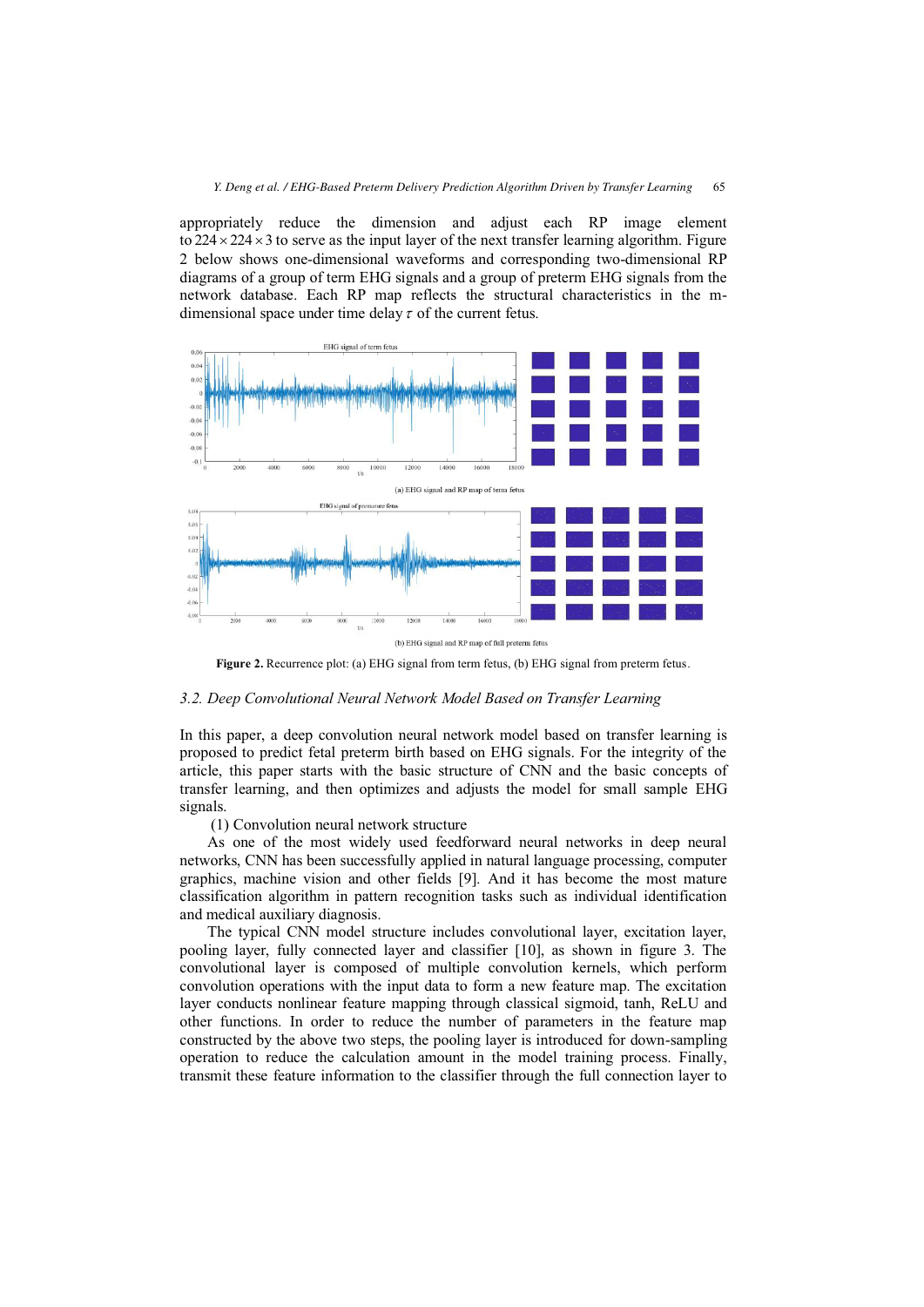achieve classification or prediction results. And the most commonly used classifiers are Softmax, support vector machine and so on. In addition, in order to avoid sample imbalance and insufficient data, the normalization layer and Dropout layer are often added to alleviate the overfitting or underfitting effect in the self-learning process of the model.



**Figure 3.** Basic structure of convolutional neural network.

The earliest deep CNN model is LeNet5 model proposed by LeCun in 1994, which shows strong self-learning ability in image recognition. Subsequently, classical network structures such as AlexNet, VGGNet, GoogLeNet and ResNet have been proposed and have achieved good recognition rate and equal error rate in the annual ImageNet competition [11]. One of the difficulties in the application of CNN model is the construction of network layer and the confirmation of parameters, which is a timeconsuming project and depends on repeated training and testing of a large number of samples [12]. However, it is difficult to ensure the balance of samples in clinical practice. Compared with the number of normal term fetuses, the number of preterm samples is often less. The imbalance of samples seriously restricts the construction of convolutional neural network models.

(2) Transfer learning

With the continuous development of deep learning technology, more and more researchers at home and abroad try to transfer the existing deep neural network model. Transfer learning based on model transfer is to transfer the trained model in massive large sample data to the new learning task, adjust the model structure and parameters based on the current learning task, and use the new sample data to train again to obtain the deep neural network model suitable for the current task [13].

This paper proposes a deep convolutional neural network model based on transfer learning to resolve the need for large sample data in feature self-learning when resolving small sample EHG data. Model transfer in this paper is mainly from the following two aspects:

ᬅConfirm the deep neural network model to be transferred: VGGNet. The model was developed by the Computer Vision Geometry Group of Oxford University and Google DeepMind Co., Ltd., and won the runner-up of the ILSVRC competition and the champion of positioning project in 2014. The Top5 error rate was only 7.5%. The most prominent advantage of this model is its simple structure and few parameters, but excellent performance. Specifically, the model improves the recognition or classification performance by repeatedly stacking small convolution layers to form convolution groups and continuously deepening the network structure. Compared with large parameter models such as GoogLeNet and ResNet, the parameters of VGGNet are mainly concentrated in the last layers of the network and will not cause an explosion in computation. Accordingly, this article intends to build a model based on VGGNet.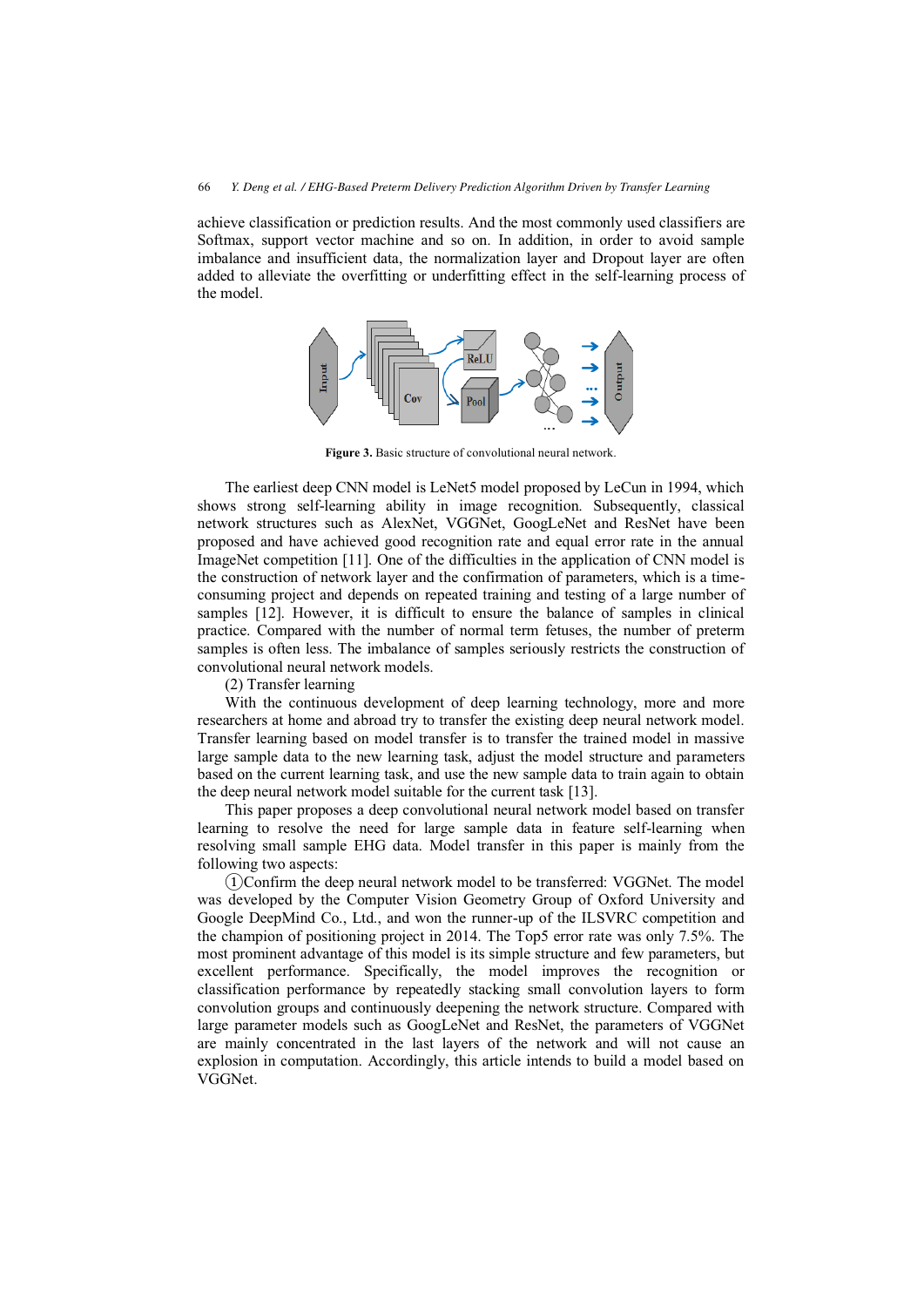ᬆModel optimization based on Fine-tune. There are three common ways to implement transfer learning: (a) Traditional transfer, which directly freezes all convolution layers of the model and only trains the full connection layer designed for the current task; (b) Transfer based on the feature vectors, which calculates and gets the final feature vector of the convolution layer of the model for the current task training and then uses the traditional machine learning method for classification and recognition; (c) Transfer based on Fine-tune, which freezes the partial convolution layer structure of the model, then learns and trains new tasks for the remaining network layers such as convolution. Compared with the first two methods, transfer model based on fine-tune not only takes advantage of the pre-training model to save time and cost, and has better robustness and generalization performance based on big data sets training, but also considers adaptability between different tasks. Based on the above two aspects, this paper proposes a deep convolutional neural network model based on VGGNet. The RP graph in 2.1 is used as the input data, and the "Fine-tune" is used to optimize the model to realize the intelligent auxiliary prediction of premature delivery based on EHG signals.

## **4. Experiment and Data**

## *4.1. Experimental Data*

The experimental data in this paper are from the Term-Preterm ElectroHysteroGram DataBase (TPEHGDB) at the Department of Obstetrics and Gynecology, University Medical Centre Ljubljana [14]. The database recorded the EHG signals detected by almost 1300 pregnant women in the 22nd or 32nd week of pregnancy from 1997 to 2005 with 20 Hz sampling frequency. Several experts such as Ivan Verdenik screened 300 groups of EHG signals from clinical and technical perspectives (including 264 groups of term delivery and 38 groups of preterm delivery data). 38 groups of preterm EHG data and 38 groups of term EHG data from 76 pregnant women were selected for experimental analysis in order to reduce the impact of sample imbalance on the model training and experimental results. And 50% of the data were used as the test set. Moreover, 100 groups of term EHG signals without model training were randomly selected from 300 groups of data as the validation set to verify the robustness of the algorithm. The sample data length of each selected group of EHG signals is 18000, which is consistent with the clinical monitoring of pregnant women's uterine contractions.

#### *4.2. Model Optimization and Determination*

This paper proposes three transfer models for the three commonly used transfer learning methods as shown in figure 4 and uses 38 groups of samples from TPEHG DB for model training. Then the accuracy (Acc) and F1 scores are used for performance evaluation. Figure 4a adopting the traditional migration method and freezing all the networks before the full connection layer is marked as VGGNet19-I1. Figure 4b using the transfer learning based on feature vector and using the output of VGGNet19 model as the input of support vector machine (SVM) is marked as VGGNet19-I2. Figure 4c applying transfer model based on Fine-tune to freeze the first 13-layer network structure of the model and adjust and train the parameters of the latter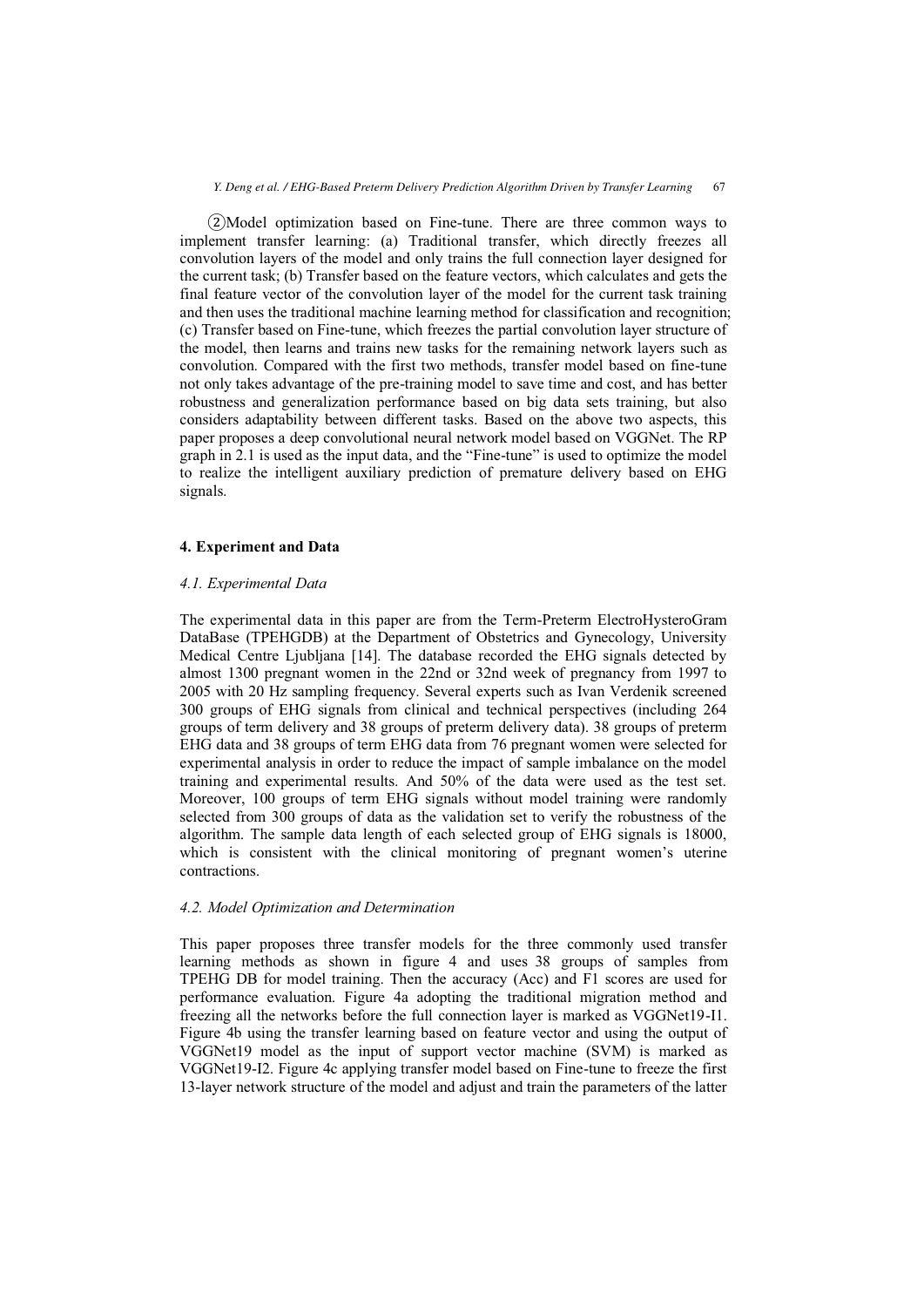6-layer structure is marked as VGGNet19-I3. The training parameters of the model are set as follows: the initial learning rate is  $0.2 \times 10^{-3}$  and the number of iterations of the model is 500. The experimental result is obtained as shown in table 1 which based on model training and testing of 76 sets of data and validating of 100 sets of untrained term data. The performance of VGGNet19-I1 and VGGNet19-I2 is highly consistent in training set, test set and validation set, which reflects the strong feature self-learning and adaptive ability of the original VGGNet to a certain extent and can achieve more accurate classification tasks only with simple classifiers. The performance of VGGNet19-I3 is significantly better than the first two. The reason is mainly due to the parameter optimization advantage of Fine-tune. For any deep neural network model, the first several layers mainly learn the general characteristics of the current task and the latter several layers mainly learn to adapt to the special characteristics of the current task. Therefore, it is necessary to carry out certain training and adaptive learning for the current task even if it is a pre-training model. In this paper, VGGNet19-I3 network model is finally selected as the model of the auxiliary prediction algorithm of fetal premature birth based on EHG.



**Figure 4.** Model optimization based on VGGNet: (a) traditional TL, (b) feature vector-based TL, (c) Finetune-based TL.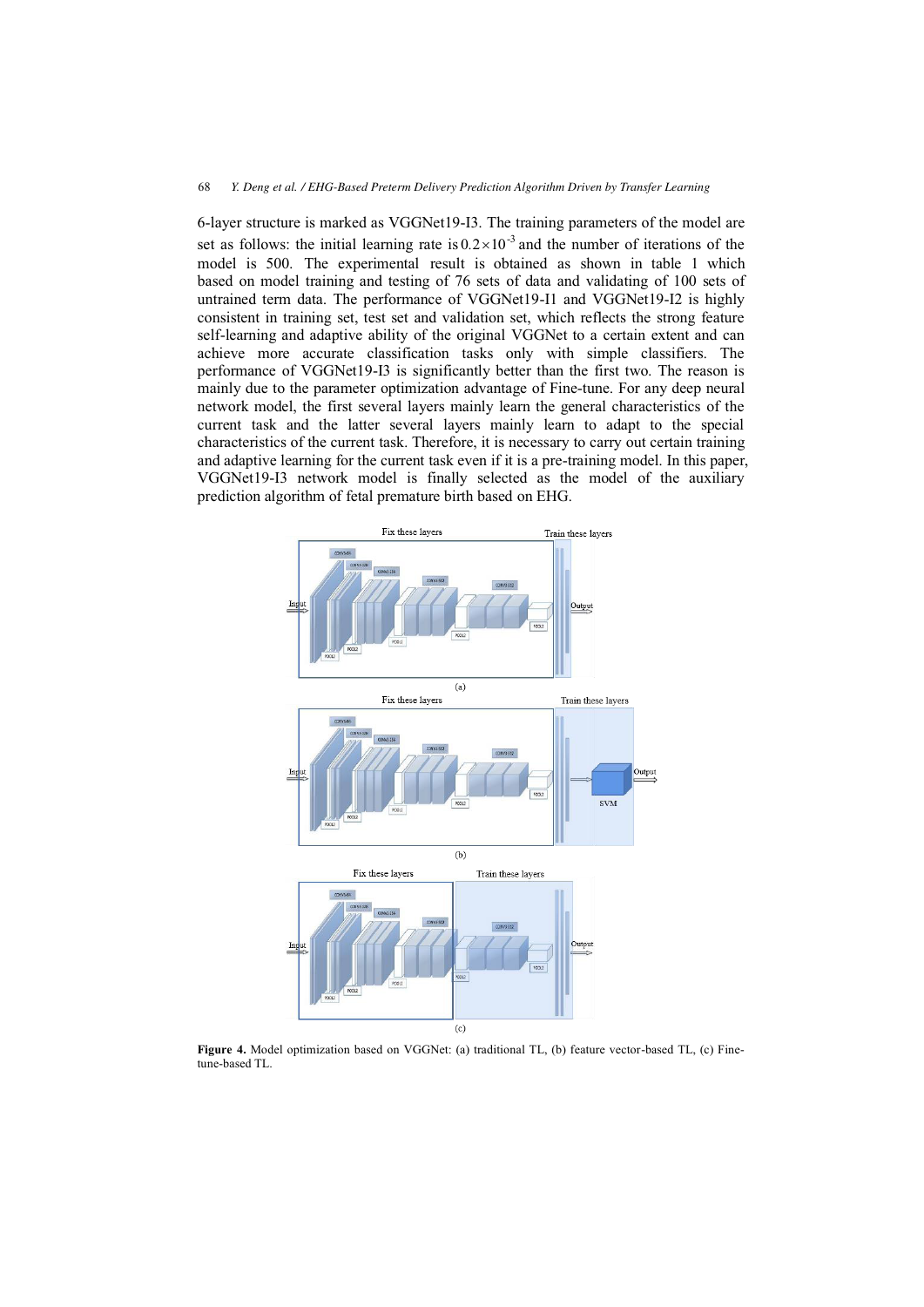|                   | <b>Training set</b> |       | Test set    |       | <b>Validation set</b> |       |
|-------------------|---------------------|-------|-------------|-------|-----------------------|-------|
|                   | Acc                 | F1.   | Acc         | F1.   | Acc                   | F1    |
| VGGNet19-I1 90.84 |                     |       | 90.72 81.63 | 8133  | 80.50                 | 80.79 |
| VGGNet19-I2       | 90.73               | 90.61 | 82.79       | 82.52 | 82.00                 | 82.52 |
| VGGNet19-I3       | 92.95               | 93.01 | 92.11       | 9198  | 97.00                 | 96.97 |

**Table 1.** Experimental results of VGGNet19-In.

### *4.3. Experimental Results and Analysis*

In order to make a more objective analysis of the proposed VGGNet19-I3 model, the typical domestic and foreign studies in recent years are listed in table 2 below.

| Author              | <b>Classifier</b> | Performance   |
|---------------------|-------------------|---------------|
| John N.S. 2020 [15] | KNN               | $Acc=90.32\%$ |
| Khan M U, 2019 [16] | <b>SVM</b>        | $Acc=95.5\%$  |
| Chen L L, 2020 [8]  | SSAE+DNN          | $Acc=97.9\%$  |
| Proposed            | $RP+VGGNet19-I3$  | $Acc=97.00\%$ |

**Table 2.** Comparison of different algorithms.

The comparison shows that the proposed algorithm has better classification performance. Although the algorithm proposed by Chen L L [8] achieves 97.9% accuracy, it is more complex than the algorithm proposed in this paper.

#### **5. Conclusion**

Perinatal uterine contraction monitoring of pregnant women has important clinical application value for effective prediction and timely treatment of premature delivery. This paper constructs a fetal premature prediction algorithm of EHG using VGGNet19- I3 based on transfer learning technology and proposes a feasible and practical method for clinical auxiliary diagnosis of fetal premature. CNN and other deep neural network algorithms greatly simplify the subjectivity of feature extraction. But their high accuracy still relies on abundant large samples, which is not suitable for EHG signal analysis with insufficient data samples. Therefore, this paper adopts the transfer learning technology to migrate the VGGNet model pre-trained on large sample data. In order to make the model better applicable to the classification task of EHG signals, this paper adopts three ways of traditional migration, feature vector-based migration and Fine-tune-based migration to optimize and adaptively learn the model to realize the intelligent auxiliary prediction of fetal premature birth of EHG signals with small samples. In future research, we will focus on the optimal design of EHG signals to achieve better data acquisition.

# **Acknowledgement**

This work was supported in part by Basic Public Welfare Research Project in Zhejiang Province (LGG19F010010).